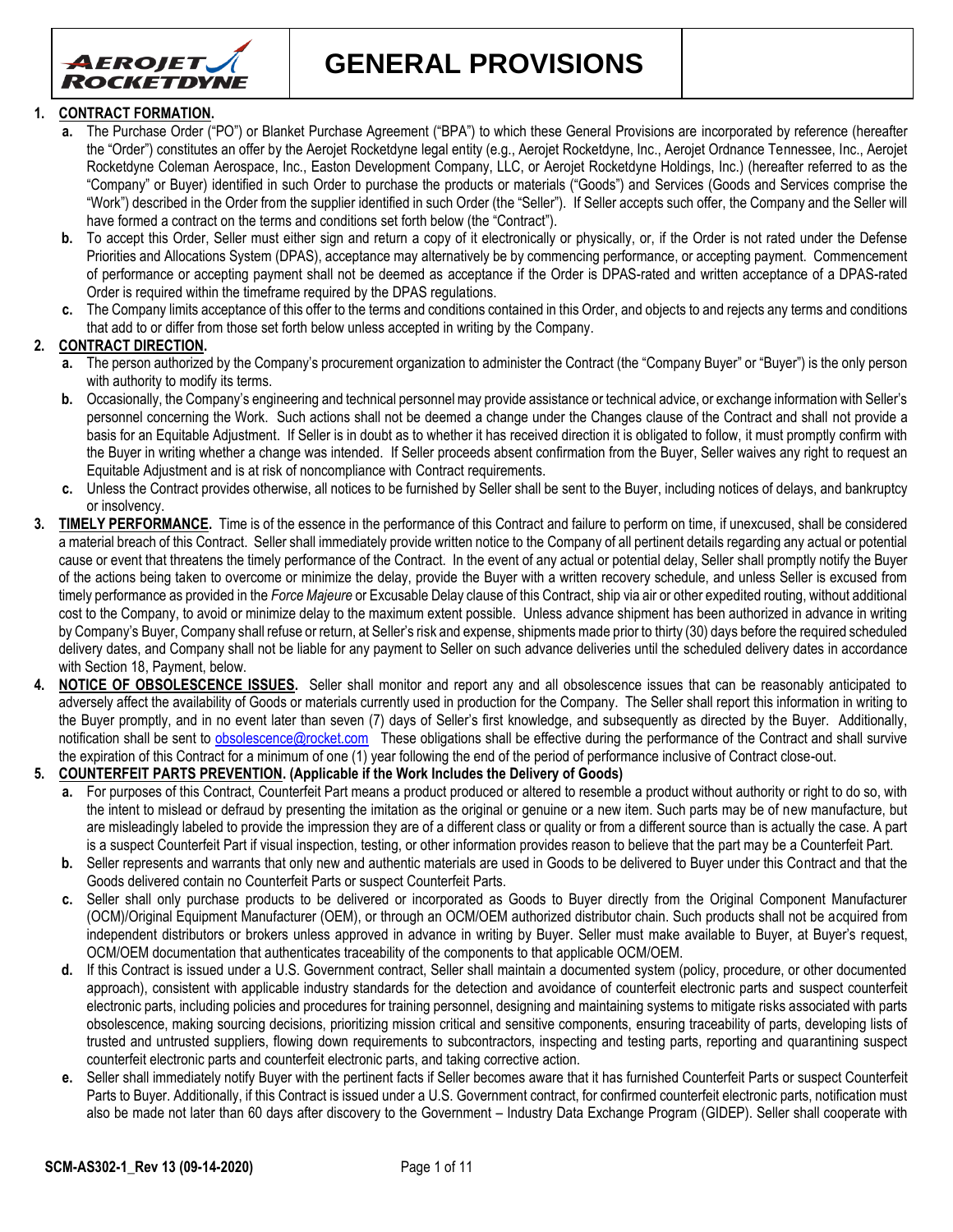

Buyer in any investigation relating to such Counterfeit Electronic Parts or suspect Counterfeit Electronic Parts, including the impounding by Buyer or government agencies of the Counterfeit Electronic Parts or suspect Electronic Counterfeit Parts for purposes of investigation.

- **f.** This clause applies in addition to any quality provision, specification, statement of work or other provision included in this Contract addressing the authenticity of Goods. To the extent such provisions conflict with this clause, this clause prevails.
- **g.** In the event that Goods delivered under this Contract constitute or include Counterfeit Parts or suspect Counterfeit Parts, Seller shall, at its expense, promptly replace such Goods so as to conform to the requirements of this Contract. Notwithstanding any other provision in this Contract, Seller shall be liable for all costs relating to Counterfeit Parts or suspect Counterfeit Parts and the cost of rework or corrective action that may be required to remedy the use or inclusion such parts, including without limitation Buyer's costs of removing Counterfeit Parts, of installing replacement Goods and of any testing necessitated by the reinstallation of the Goods after Counterfeit Parts have been exchanged. All such costs shall be deemed direct damages. The remedies contained in this paragraph are in addition to any remedies Buyer may have at law, equity or under other provisions of this Contract.
- **h.** Seller shall include the requirements of this paragraph or equivalent provisions in lower tier subcontracts for the delivery of items that will be included in or furnished as Goods to Buyer.

# **6. CHANGES.**

- **a.** The Buyer may at any time, by written notice to Seller, and without notice to sureties or assignees, make changes and give Contract direction within the general scope of the Contract to any one or more of the following: (i) drawings, designs or specifications; (ii) method of shipping or packing; (iii) place of inspection, acceptance or point of delivery; (iv) property furnished by the Company or its customer; (v) time or place of performance; (vi) quantity; (vii) delivery schedule; and (viii) terms and conditions required to meet Buyer's obligation under its customer contracts, including but not limited to, any mandatory flowdown clauses.
- **b.** If any such change causes an increase or decrease in the cost of, or the time required for, performance of any part of the Contract, the Company shall make an Equitable Adjustment in the Contract price or delivery schedule, and modify the Contract accordingly. Changes to the delivery schedule will be subject to a price adjustment only.
- **c.** Seller waives a claim for an Equitable Adjustment under this Clause unless it submits such claim in writing to the Company within fifteen (15) days from the date of the notice of the change, unless the Company agrees in writing to a longer period.
- **d.** Failure to agree to any Equitable Adjustment shall be resolved in accordance with the Disputes clause of the Contract. However, nothing contained in this Clause shall excuse Seller from proceeding immediately in the performance of the Contract as changed.
- **7. PRICING OF ADJUSTMENTS.** All price adjustments, including but not limited to Equitable Adjustments, under this Contract shall be based upon Seller's costs and a reasonable profit for work performed, unless profit is expressly excluded by terms of this Contract. The Company shall recognize costs that are reasonable, allowable and allocable under the standards of Part 31 of the Federal Acquisition Regulation ("FAR", Title 48, Code of Federal Regulations) in effect on the date of this Contract.
- **8. STOP WORK ORDER.** As directed in writing by the Buyer, Seller shall stop performance of all or part of the Work for up to ninety (90) days, or for such longer time as the parties may agree, and shall take all reasonable steps to minimize the incurrence of costs allocable to the stopped Work during the period of the Stop Work order. The Buyer shall either terminate or continue the stopped Work by giving written notice to Seller before the expiration of the Stop Work order. An Equitable Adjustment may be made, as provided by the Pricing of Adjustments and Changes clauses of the Contract, if the stopped Work is changed or continued, in whole or in part.

# **9. CANCELLATION OR TERMINATION FOR BUYER CONVENIENCE.**

- **a.** The Company may terminate the Contract for its convenience at any time and without cause, in whole or in part, by giving Seller written notice of such termination. In the event of such a termination, Seller shall stop work immediately, and shall cause all of its suppliers and subcontractors to stop work immediately, on the terminated portion of the Contract. Seller shall continue all work that is not terminated. Buyer may take immediate possession of all goods, complete or incomplete, and all products resulting from services upon written notice of termination to Seller.
- **b.** Seller shall be entitled to an Equitable Adjustment, including reasonable settlement expenses. Seller shall be reimbursed for actual, reasonable, substantiated and allocable costs, plus a reasonable profit for work performed to date of termination. Seller shall not be paid for any work performed or costs incurred that could have been reasonably avoided. Seller must submit its proposal to the Buyer for costs relating to the termination within sixty (60) days after the effective date of the termination. In no event shall the Company be liable for lost or anticipated profits, unabsorbed indirect costs or overhead, or for any sum in excess of the total Contract price.
- **10. TERMINATION FOR SELLER BREACH OR DEFAULT.** The Company may terminate the Contract for default, in whole or in part, if Seller fails to comply with any of the material terms of the Contract; endangers performance of the Contract by failing to make progress; upon reasonable request by the Company, fails to provide adequate assurances of future performance; files or has filed against it a petition in bankruptcy; or becomes insolvent or suffers a material adverse change in financial condition. Seller shall have ten (10) days, or such longer period as the Company may authorize in writing, to cure any such failure after receipt of notice from the Company. However, Seller shall not be entitled to a cure notice for a default involving delivery schedule delays. The Company shall only be liable for Work accepted, and Seller will be liable to Company for all direct losses and direct damages which may be suffered by Company by reason of the default, including any increase in the costs incurred by Company in procuring Work from another source. The Company may require Seller to deliver any supplies, materials, tooling and drawings that Seller has specifically produced or acquired for the terminated portion of the Contract. The Company and Seller shall agree on the amount of payment for these manufacturing materials. However, nothing contained in this Clause shall excuse Seller from proceeding immediately in the performance of all work not terminated. If after termination under this Clause, it is later determined that Seller was not in default, the termination shall be deemed a Termination for Convenience. The rights and remedies of Company are in addition to any other rights provided to the Company at law, in equity, or under the terms and conditions of the Contract.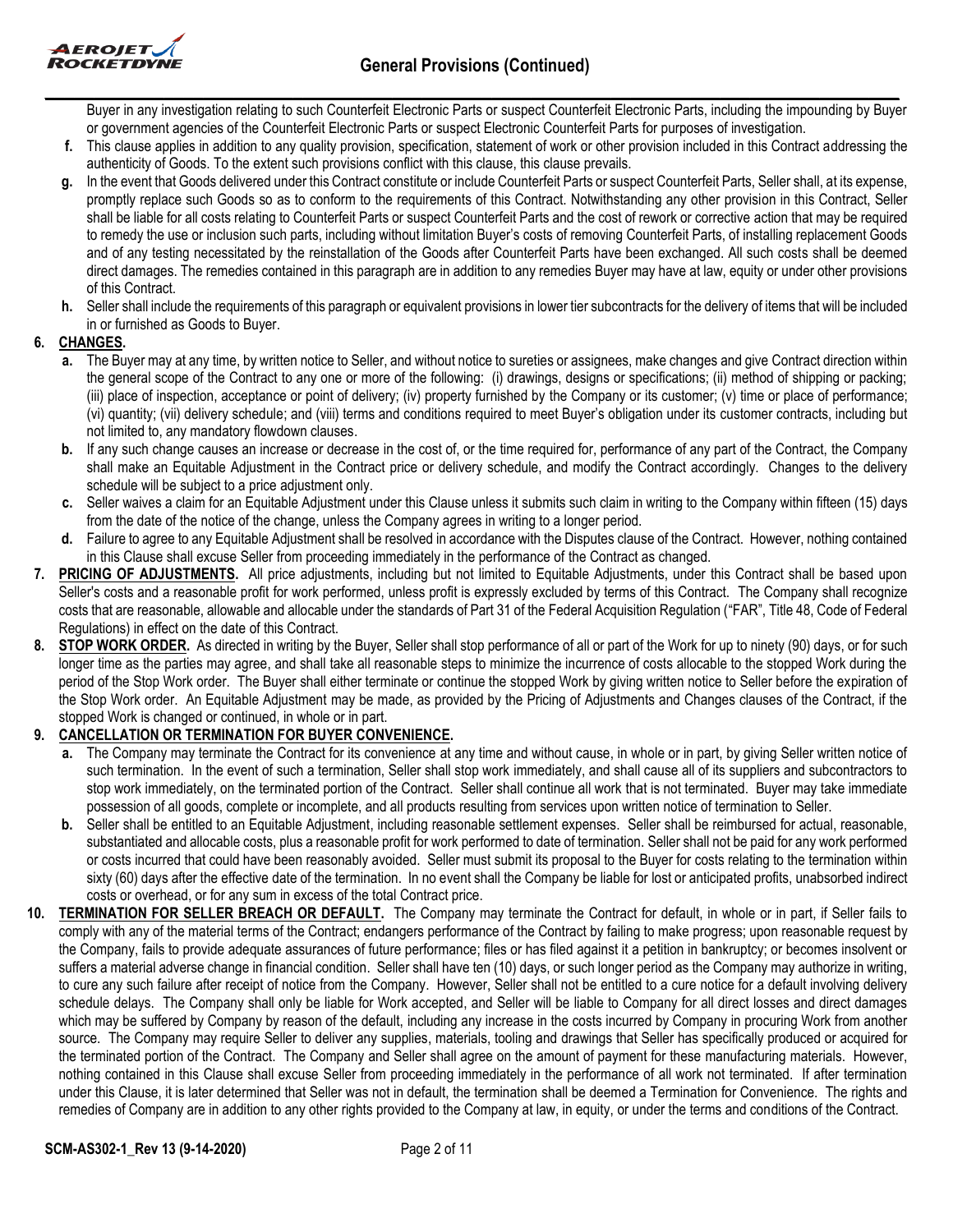

- **\_\_\_\_\_\_\_\_\_\_\_\_\_\_\_\_\_\_\_\_\_\_\_\_\_\_\_\_\_\_\_\_\_\_\_\_\_\_\_\_\_\_\_\_\_\_\_\_\_\_\_\_\_\_\_\_\_\_\_\_\_\_\_\_\_\_\_\_\_\_\_\_\_\_\_\_\_\_\_\_\_\_\_\_\_\_ 11.** *FORCE MAJEURE* **OR EXCUSABLE DELAY.** Except for a default of Seller's subcontractor at any tier, Seller shall not be in default or charged for any liability because of a failure to perform the Contract under its terms, or because of a failure to make progress so as to endanger performance, if the failure arises from causes beyond the control of and without the fault of Seller; provided, Seller gives to the Buyer prompt notice in writing as soon as it appears that such cause will delay performance of the Contract. Such causes shall include, without limitation: acts of God or of the public enemy; acts or orders of any Governmental authority, including acts of the Government in its sovereign or contractual capacity; natural disasters including earthquakes, fires, storms, floods, or unusually severe weather; epidemics or quarantine restrictions; unavoidable labor strikes, civil disturbances or acts of terrorism; and freight embargoes. Failure of any relevant government to issue any required import or export license, or withdrawal/termination of a required import or export license by such relevant government, shall relieve Buyer of its obligations under this Contract, and shall relieve Seller of its corresponding obligations. Correspondingly, the Company shall not be liable for any failure or delay in performance of the Contract due to causes or circumstances beyond its control and without its fault or negligence.
- **12. INSPECTION.** All Work shall be subject to inspection, monitoring, and testing ("Inspection") by the Company and its customers at reasonable times and places. The Company shall have the right to inspect work in process. Seller shall provide information and access to facilities necessary for a safe and convenient Inspection at no additional charge, so long as the Inspection does not unduly delay work. No Inspection shall relieve Seller of any of its obligations to furnish all Work in accordance with requirements of the Contract.

# **13. ACCEPTANCE AND REJECTION.**

- **a.** Neither receipt nor payment shall constitute final acceptance. The Company shall accept or reject the Work within a reasonable time after delivery. The Company will not be obligated to accept substitutions, untimely deliveries, deliveries in quantities other than those ordered by the Buyer or deliveries of Work failing to conform to the Company's specifications or Seller's warranties described in the Contract. The Company will not accept any delivery received thirty (30) days or more prior to the delivery schedule on the Contract. Acceptance by the Company of substitutions, untimely deliveries, partial deliveries or non-conforming Work shall not waive the delivery schedule or other requirements of the Contract.
- **b.** If Seller delivers non-conforming Work, the Company may (i) accept all or part of such Work; (ii) return the Work for credit or refund; (iii) require Seller to promptly correct or replace the Work; (iv) correct, or have a third party correct, the Work; or (v) perform, or have a third party perform, replacement Work.
- **c.** Seller shall not redeliver corrected or rejected Work without disclosing the corrective action taken. In the event non-conforming Work is re-delivered subsequent to corrective action, the Company may require Seller, at Seller's expense, to include an inspection report from a third-party inspector acceptable to the Company with any subsequent redelivery.
- **14. DUTY OF COOPERATION.** Upon reasonable suspicion that Goods or services procured under this Contract may contribute to a Company product failure of any type, the Seller shall immediately upon direction take reasonable actions and incur reasonable costs toward a cooperative failure cause investigation, for the duration of a reasonable investigation opportunity. The responsibility for costs incurred pursuant to this Clause will be determined in accordance with the terms of this Contract.
- **15. DISPUTES.** Before commencing litigation, the parties shall attempt to negotiate in good faith any matters that are in dispute by escalating to successive levels of management. Any dispute not settled between the parties may be decided by recourse to an action at law or in equity and will be referred to a court of competent jurisdiction in the state of California. Pending final resolution of any dispute between the parties, Seller shall diligently proceed with performance of the Contract, as directed by the Company, as though no dispute existed. The Contracts Disputes Act shall have no application to this Contract, and nothing in this Contract grants Seller a direct claim or cause of action against the Government.

### **16. PRICES AND TAXES.**

- **a.** The Company will not pay prices for Work higher than those prices stated in the Contract. Seller warrants that the prices of the items covered by this Contract are not in excess of Seller's lowest prices in effect on the date of this Contract for comparable quantities of similar items. If Seller reduces prices for this Work after formation of the Contract, but prior to payment, such price reductions will apply to this Contract. Unless otherwise specified, the prices include all charges for packaging, handling, storage and delivery.
- **b.** Unless prohibited by law or otherwise specified, Seller shall pay and has included in the price of the Contract any federal, state or local tax, transportation tax, or other tax which is required to be imposed upon the items ordered hereunder, or by reason of their sale or delivery, except for applicable sales and use taxes that are listed separately on Seller's invoice. Prices shall not include any taxes, duties, tariffs or similar fees for which the Company has furnished a valid exemption certificate or other evidence of exemption.

### **17. INVOICES.**

- **a.** All invoices must include the following data elements required for timely receipt and payment without error and matching Company's PO/Contract: (i) Seller's name; (ii) invoice number; (iii) invoice date; (iv) invoice payment terms; (v) PO/Contract number; (vi) PO/Contract line item number and schedule number (if applicable); (vii) line item description of the Work/nomenclature; (viii) quantity invoiced; (ix) unit of measure; (x) unit price; (xi) line item extended total price; (xii) total invoice amount; (xiii) Seller's packing slip number and lot/serial number(s), if required; and (xiv) name and address for remittal of payment. Additional required data elements may be identified and included in other instructions in the PO/Contract. Any deviation to this requirement must be approved by the Buyer in writing in advance of shipment or invoice submittal. Failure to adhere to this clause may delay receipt or result in rejection of items shipped or delay in payment of invoices.
- **b.** Seller shall deliver invoices to [AccountsPayable@Rocket.com.](mailto:) Failure to deliver invoices to Accounts Payable at the email address or the address on the face of the PO/Contract may result in delay in payment.
- **c.** If invoicing at times other than at delivery, Seller shall substantiate invoices by evidence of actual payment and individual daily job timecards, or by other evidence approved by the Buyer.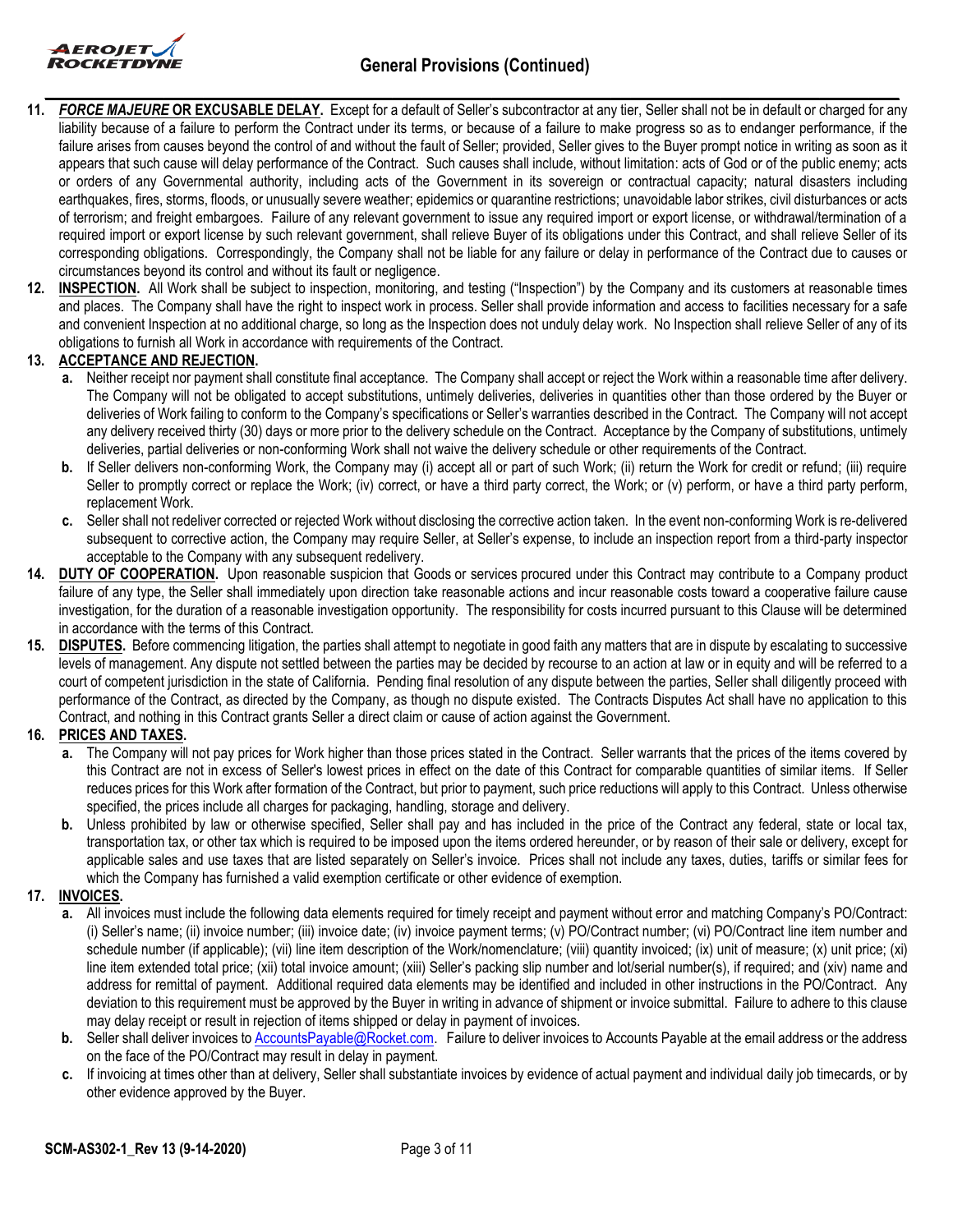



**d.** The Company may audit, or cause to be made such audit, of the invoices and substantiating information at any time or times prior to final payment under the Contract. Each payment made by the Company shall be subject to reduction to the extent of amounts that are found by the Company not to have been properly payable, and shall be subject to reduction for overpayments or to increases for underpayments on preceding invoices.

## **18. PAYMENT.**

- **a.** Unless provided otherwise in the Contract, payment due date, including discount period, shall be computed from the later of the scheduled Work date; the actual Work date; or, the date of receipt of a proper invoice. However, if specified in the Contract, the Company shall not be obligated to pay until final acceptance of delivered goods. The Company may, but shall not be obligated to, pay any invoice that is received later than sixty (60) days past the associated Work completion.
- **b.** Payment shall be deemed to have been made on the date payment is processed by check print or electronic funds transfer is initiated.
- **c.** The Company may take advantage of the most favorable discount incorporated in the Contract or found on individual invoices. Delays attributable to the fault of Seller, such as late invoices, errors or omissions on invoices, or lack of supporting documentation required by the Contract, will entitle the Company to withhold payment without losing any discount privileges or incurring any interest expense payable to Seller.
- **d.** The Company shall not be obligated to pay Seller any amount in excess of the price set forth in the Contract, unless and until the Buyer modifies the price for performance under the Contract. When and to the extent that the price set forth in the Contract has been increased, any hours expended and material costs incurred by Seller in excess of the price prior to the increase shall be payable to the same extent as if such hours expended and material costs had been incurred after such increase in the price.
- **19. SET-OFFS.** The Company may set-off any amounts the Company in good faith claims to be due from Seller against any sums otherwise due to Seller whether such claims arise under or outside the Contract.

## **20. GENERAL INDEMNIFICATION FROM SELLER NEGLIGENCE.**

- **a.** Seller shall be solely responsible for the safe conduct of the work under the Contract and for the protection of all persons, premises, or facilities involved in the performance of the Contract. Seller shall take all precautions to prevent the occurrence of any accident, injury, death or loss to any person or property in the performance of the Contract, whether on Seller's property, the Company's property or elsewhere.
- **b.** Seller shall indemnify, defend, and hold harmless the Company, its subsidiaries, affiliates, parent, and their customers, successors, assigns, employees, officers, attorneys and agents from and against any and all losses, liabilities, damages, claims, demands, subrogation, suits, actions, proceedings, costs, and expenses, including attorneys' fees and costs of litigation related thereto or incident to establishing the right to indemnification, for property damage, or for personal injury to, or death of, any person, including, but not limited to, employees of Seller or its subcontractors, arising from or relating to the performance of the Contract, to the extent of the negligence or misconduct of Seller, its subcontractors or any of their respective employees.

## **21. PROPERTY.**

- **a.** Unless otherwise agreed herein, Seller at its cost shall supply all material, equipment, designs, drawings, tools, and facilities required to perform this Contract. Seller assumes, and shall ensure that its subcontractors assume, for it and its employees, the risk of loss and destruction of, and damage to any of its property, whether owned, rented, borrowed or otherwise. Seller waives, and shall ensure that its subcontractors waive, for it and its employees, all rights of recovery against the Company, its subsidiaries, affiliates, parent, and their customers, successors, assigns, employees, officers, attorneys and agents for any such loss and destruction of, or damage to, any of its property. "Subcontractor" as used in this Contract shall include Seller's subcontractors at any tier.
- **b.** Seller shall be responsible and accountable for all property provided to Seller that is owned by either Company or its customer and all property acquired, fabricated, or otherwise provided by the Seller for performing this Contract, and to which the Company or Government has title ("Accountable Property"). Seller shall use, manage, maintain, protect, and preserve Accountable Property in accordance with good commercial practices, at Seller's risk and sole expense. Seller's obligation to maintain Accountable Property shall continue until formally relieved of responsibility by authorized means. Seller's obligation to maintain Accountable Property shall continue until formally relived of responsibility by authorized means. This requirement applies to all Accountable Property under the Seller's stewardship, possession or control, including its vendors or subcontractors. The Company or its customer shall have access at all reasonable times to the premises at which Accountable Property is located for the purpose of inspecting the Accountable Property.
- **c.** Seller shall maintain insurance covering the full replacement value of all Accountable Property and providing protection against all perils normally covered in an "all-risk" policy, including, but not limited to, fire, windstorm, explosion, riot, civil commotion, aircraft accident, earthquake, flood or other acts of nature. Seller is responsible for any loss, theft, destruction or damage of Accountable Property while in Seller's possession, custody or control. Seller shall promptly, and in no event more than ten (10) days after first learning of such an event, inform the Buyer in writing of any loss or damage to Accountable Property. However, Seller is not responsible for reasonable wear and tear to Accountable Property or for Accountable Property that is properly consumed in performance of the Contract.
- **d.** Unless the Company otherwise expressly permits in writing, Seller shall use Accountable Property only in the performance of the Contract. Seller shall mark, tag or segregate Accountable Property. The Company does not warrant the suitability of Accountable Property and all Work performed must be in strict accordance with drawings and specifications. As directed by the Buyer or upon completion or termination of the Contract, Seller shall provide the Buyer, in acceptable form, an inventory list of Accountable Property and shall deliver such Accountable Property, to the extent not incorporated in delivered materials, to the Buyer.
- **e.** Title to Accountable Property shall remain in the Company or its customer and shall not be affected by its incorporation into or attachment to any property not owned by the Company or its customer, nor shall Accountable Property become a fixture or lose its identity as personal property by being attached to any real property. Title to all property (including material) purchased by Seller for which Seller is entitled to be reimbursed as a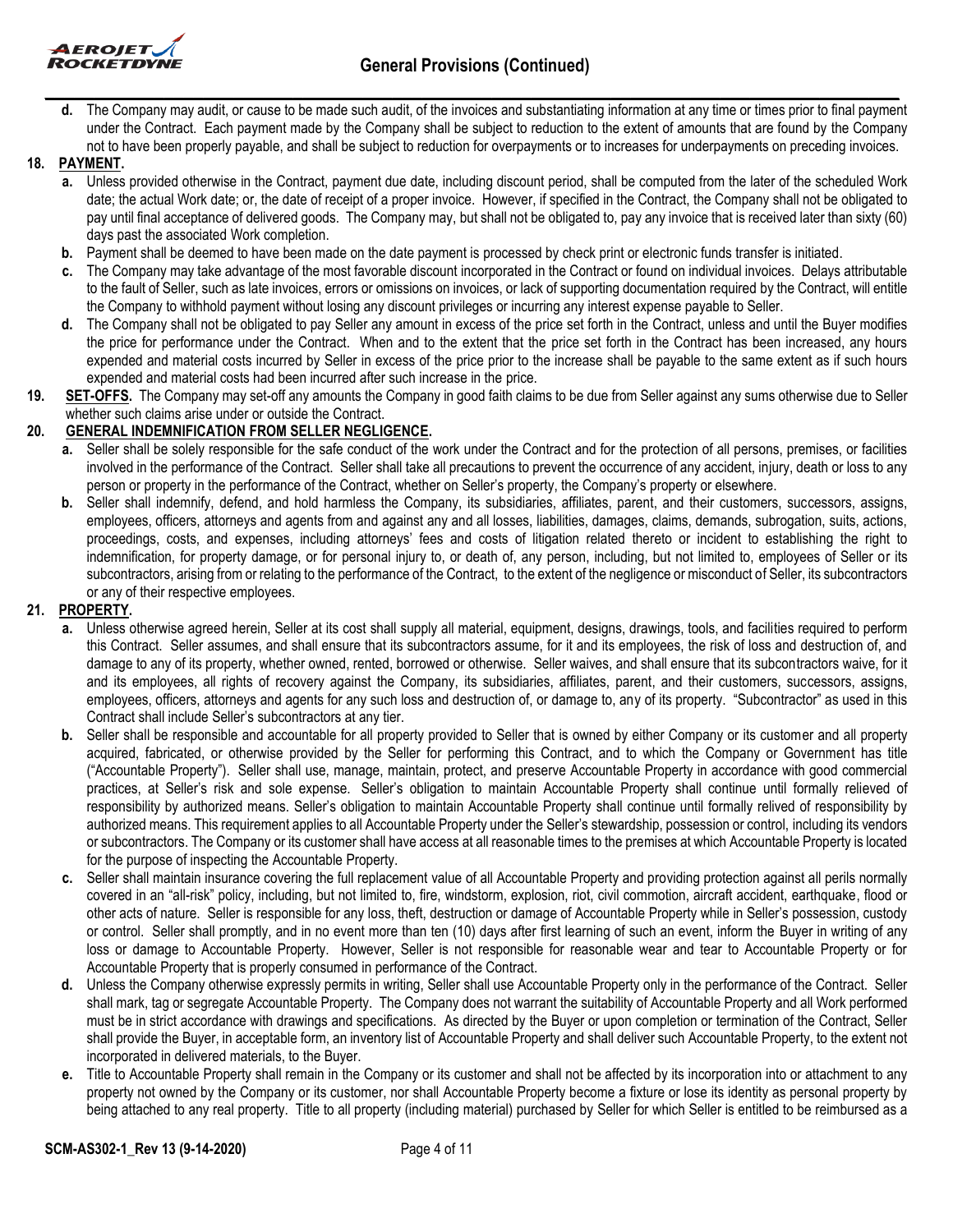

direct item of cost under this Contract shall pass to and vests in the Company upon Seller's delivery of such property. Title to property purchased by Seller, the cost of which is reimbursable to Seller, shall pass to and vest in the Company upon the earliest of (i) issuance of the property for use in performance of the Contract; (ii) commencement of processing of the property for use in performance of the Contract; or (iii) reimbursement of the cost of the property by the Company.

**f.** The Government Property Clause contained in this Contract shall apply in lieu of paragraphs b. through e. above with respect to Governmentfurnished property, or other property to which the Government has title, or may take title under this Contract.

# **22. COMPANY AND SELLER PROPRIETARY INFORMATION.**

- **a.** Information, including but not limited to technical information contained in documents, drawings, publications, specifications, schedules and the like, provided by the Buyer to Seller remains the property of the Company, and may not be disclosed to any person or organization by Seller, without the express prior written approval of the Buyer. Seller shall not use or reproduce such information except as necessary for the performance of this Contract, or as the Company may otherwise allow in writing. Seller will not use such designs, tools, patterns, drawings, information or equipment for the production of larger quantities than those specified herein or for customers other than the Company. Seller shall maintain data protection processes and systems sufficient to protect Company information adequately.
- **b.** Unless otherwise agreed, within sixty (60) days after completion of work under this Contract, Seller shall return to the Company all information covered by this Clause, or destroy such information and certify to the Buyer in writing that such destruction has been completed.
- **c.** Seller agrees that failure to (i) comply with the terms of any and all proprietary information or nondisclosure agreements Seller may have with the Company or (ii) respect all "Proprietary Information," "Confidential," or similar markings and restrictive legends applied by the Company to any information provided to Seller, will constitute a material breach of this Contract.
- **d.** Seller shall not provide any proprietary information of Seller or any third party to the Company without prior execution of a proprietary information or nondisclosure agreement by the parties. Any knowledge or information that Seller has disclosed or may disclose to the Company incident to the award of this Contract or the performance of the Contract shall not, unless otherwise agreed in writing by the Buyer, be considered confidential or proprietary to Seller and shall be acquired free from any restriction other than restrictions that may be imposed by intellectual property considerations such as patent rights, copyrights, and trademarks.

## **23. DATA RIGHTS, INTELLECTUAL PROPERTY INDEMNIFICATION AND INVENTIONS.**

- **a.** This clause is not applicable for commercial off-the-shelf Work, unless such Work is modified or redesigned pursuant to this Contract.
- **b.** To the extent any independently conceived, created, developed or generated inventions, technology, designs, works of authorship, mask works, technical information, computer software, and other information or materials are delivered to the Company as part of the Work and not owned or otherwise licensed to the Company, Seller grants to the Company an irrevocable, nonexclusive, world-wide, royalty-free license to use, sell, or offer for sale, reproduce, prepare derivative works of and distribute its pre-existing inventions, technology, designs, works of authorship, mask works, technical information, computer software, and other information or materials incorporated into the Company's goods and services.
- **c.** Seller shall indemnify, defend, and hold harmless the Company, its subsidiaries, affiliates, parent, and their customers, successors, assigns, employees, officers, attorneys and agents from and against any and all losses, liabilities, damages, claims, demands, subrogation, suits, actions, proceedings, costs, and expenses, including attorneys' fees and costs of litigation related thereto or incident to establishing the right to indemnification, arising from any action by a third party that is based upon a claim that the Work performed under the Contract infringes, or otherwise violates, the intellectual property rights of any person or entity. Seller will have no obligation under this provision for infringement arising from (i) Seller's compliance with detailed specifications issued by the Company where infringement could not be avoided in complying with such specifications, or (ii) use or sale of Work by the Company in combination with products not delivered by Seller if such infringement would not have occurred from the use or sale of the Work solely for the purpose for which the Work was designed or sold to the Company.
- **d.** Seller hereby assigns to the Company ownership of all intellectual property rights in inventions, technology, designs, works of authorship, mask works, technical information, computer software, copyrights, business information technical data, documents, drawings, publications, specifications, schedules or the like and other information conceived, created, developed or otherwise generated in the performance of this Contract by or on behalf of Seller. Seller shall disclose directly to the Buyer, or cause its employees to so disclose, promptly and in written detail, all such works of authorship, information, inventions, discoveries and improvements. Seller agrees to maintain and disclose to the Buyer written records of, and otherwise provide the Company with full access to, the subject matter covered by this Clause and that all such subject matter will be deemed information of the Company and subject to the protection provisions of the Company and Seller Proprietary Information clause. Seller agrees to execute, at the Company's request and expense, all documentation necessary to perfect title therein to the Company. Seller agrees to assist the Company, at the Company's request and expense, in every reasonable way, in obtaining, maintaining and enforcing patent and other intellectual property protection on the subject matter covered by this clause. Seller shall take, or cause its employees to take, any and all actions required to effectuate the purpose of this Clause.

### **24. CYBERSECURITY.**

- **a.** Seller shall apply reasonable and appropriate safeguards and operations to protect information provided by Company to Seller against accidental and unlawful destruction, alteration, and unauthorized or improper disclosure or access regardless of whether such information is on Seller's internal systems or a cloud environment.
- **b.** If included in this Contract, FAR 52.204-21 applies to Federal Contract Information, DFARS 252.204-7012 applies to Covered Defense Information, or NASA FAR Supplement 1852.204-76 applies to NASA Electronic Information, as those terms are defined in the respective clauses.
- **c.** If Seller becomes aware of any compromise of information used in the performance of this Contract or provided by Company to Seller, its officers, employees, agents, suppliers, or subcontractors (an "Incident"), Seller shall take appropriate immediate actions to investigate and contain the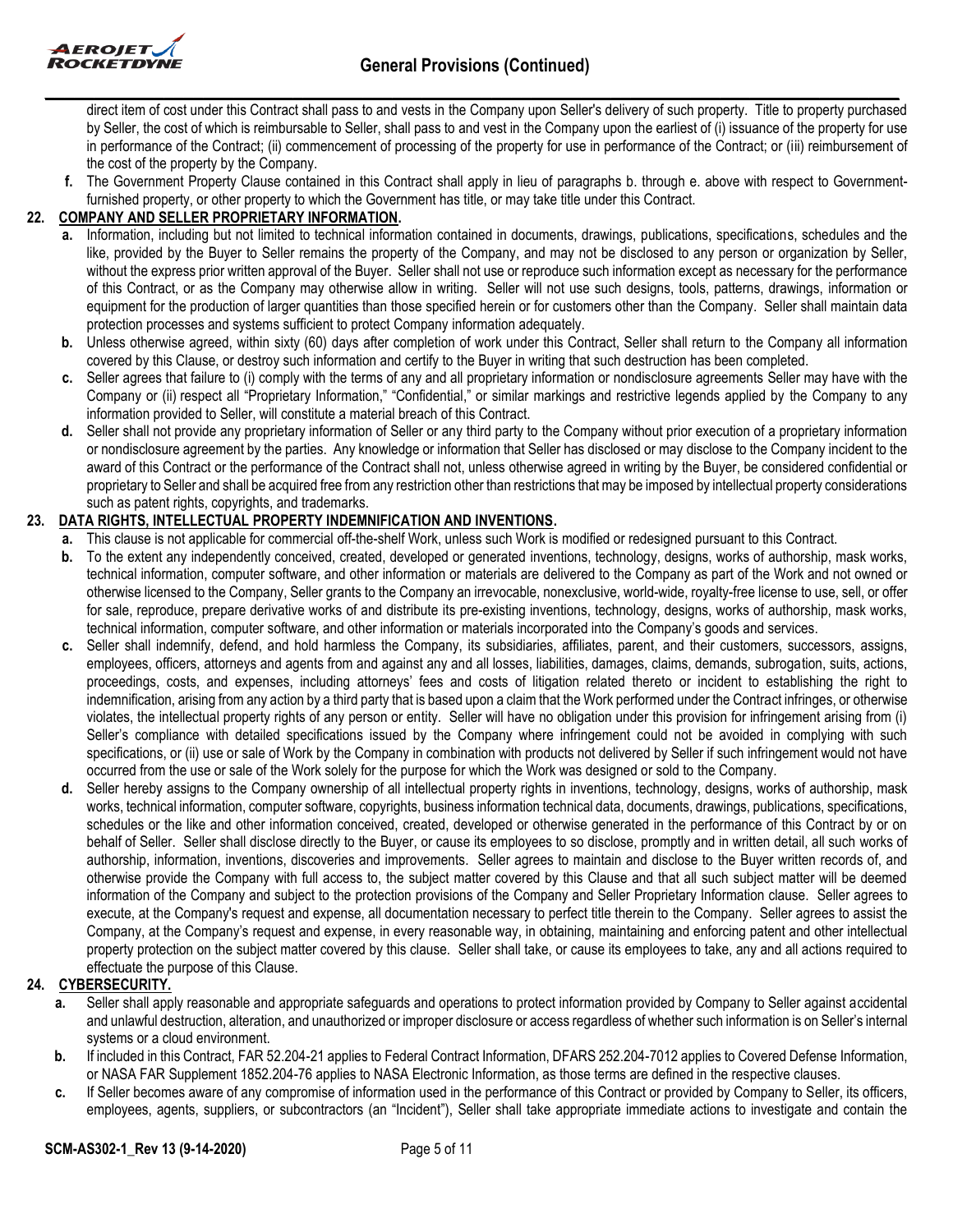

Incident and any associated risks, including notification within seventy-two (72) hours to Company after learning of the Incident. "Compromise" as used in this clause means that information has been exposed to unauthorized access, inadvertent disclosure, known misuse, loss, destruction, or alteration other than as required to perform the Work. At Seller's expense, Seller shall (i) immediately investigate any Incident, (ii) make all reasonable efforts to secure Sensitive Information and mitigate the impact of the Incident, (iii) provide timely and relevant information to Buyer about the Incident on an ongoing basis, and (iv) cooperate as applicable with Buyer to provide notice to affected third parties.

- **d.** Failure to report or provide these notices shall be considered a material breach of this Contract. The provisions set forth above are in addition to and do not alter, change or supersede any obligations contained in this Contract or imposed by local, federal, state or other governmental agencies or departments**.**
- **25. MISSILE DEFENSE AGENCY (MDA) CONTROLLED UNCLASSIFIED INFORMATION.** In the event that Seller performs Work for Company that involves MDA CUI, Seller shall abide by any conditions or restrictions of a Contractor Equivalent Background Check (CEBC) issued by MDA, which shall be deemed to be incorporated in the Contract by reference.
- **26. PROHIBITED SUBCONTRACTORS: KASPERSKY, HUAWEI, ZTE.** In accordance with Public Law 115-91 and FAR 52.204-23, Prohibition on Contracting for Hardware, Software, and Services Developed or Provided by Kaspersky Lab and Other Covered Entities, and Public Law 115-232 and FAR 52.204-25, Prohibition on Contracting for Certain Telecommunications and Video Surveillance Services or Equipment, Seller is prohibited from delivering to Company the covered telecommunications equipment as defined in FAR 52.204-25 or covered articles as defined in FAR 52.204-23.
- **27. PROTECTION OF PERSONAL INFORMATION. (Applicable Only to Services Involving the Collection and Processing of Personal Information)**  To the extent Seller receives or has access to personal information, as defined in the California Consumer Protection Act (the "CCPA"), of or relating to California residents, Seller is prohibited from selling, retaining, using, or disclosing the personal information for any purpose other than for the specific purpose of performing the services specified in the Contract for the business, or as otherwise permitted by the CCPA, including retaining, using, or disclosing the personal information for a commercial purpose other than providing the services specified in this Contract.
- **28. INSURANCE.** Seller shall, at its own expense, maintain insurance in accordance with any requirements as specified in the Contract. Seller's obligations for procuring and maintaining insurance coverage are freestanding and are not affected by any other language in this Contract. Without in any way limiting the foregoing undertaking, Seller and its Subcontractors at any tier shall maintain public liability and property damage insurance in reasonable limits covering the obligations set forth and shall maintain proper Worker's Compensation insurance or a Company-approved self-insurance program covering all employees performing this Contract.

## **29. EXPORT CONTROL.**

- **a.** Seller shall comply with U.S. export and import controls laws and regulations, including but not limited to (i) the International Traffic in Arms Regulations ("ITAR") (22 CFR 120 et seq.); (ii) the Export Administration Regulations ("EAR") (15 CFR Part 730-774); (iii) the regulations administered by the U.S. Treasury Department's Office of Foreign Assets Control ("OFAC") (31 CFR Part 500-598); (iv) the regulations administered by the U.S. Department of Justice, Bureau of Alcohol, Tobacco, Firearms, and Explosives ("ATF") found in 27 CFR Chapter II; (v) all other applicable U.S. Government regulations relating to the importation of goods into the United States (including, but not limited to, the regulations administered by the U.S. Customs and Border Protection ("CBP") at 19 CFR 0 et seq. and other import regulations promulgated by other U.S. agencies which may be enforced by CBP); and (vi) laws and regulations of other countries, (collectively "export control laws and regulations").
- **b.** Seller shall control the disclosure, export, re-export, transfer and retransfer of, and access to, any hardware, software, controlled technical data, technology, and/or services (collectively referred to as "items") received under this Purchase Order to ensure that any such disclosure, export, reexport, transfer or retransfer is undertaken in accordance with U.S. export control laws and regulations. Seller agrees that no controlled items provided by Buyer in connection with this Purchase Order shall be provided to any person or entity unless the transfer is expressly permitted by a U.S. Government license or other authorization, or is otherwise in accordance with applicable laws and regulations. It shall be the responsibility of Seller to be cognizant of (including by requesting such information from Buyer if needed) the proper jurisdiction and classification under the ITAR and/or EAR of the items provided by Buyer prior to any release to a third party, including foreign affiliates or employees. If a final jurisdiction and classification determination for items provided by the Buyer has not been provided, Seller cannot export or otherwise release the information to a foreign person until a final jurisdiction and classification is approved by Buyer and any applicable export authorizations are obtained. For items subject to the ITAR, this responsibility includes Seller's cognizance of the ITAR controls applicable to any technical data or defense service furnished to Seller by Buyer, including when exported to Seller from the United States in furtherance of Buyer's technical assistance, manufacturing license agreement or other ITAR authorization prescribing ITAR jurisdiction of any defense article which may be produced or manufactured by Seller from such technical data or defense service.
- **c.** Seller shall notify Buyer if any deliverable under this Purchase Order, for which the Seller is the design authority, is subject to U.S. export and import controls laws and regulations described in Paragraph 23(a). Before providing Buyer any deliverable subject to the EAR or the ITAR, Seller shall provide in writing to the Buyer's Procurement Representative the export classification of any such item or controlled data, including the export classification of any: (i) dual use goods and technology subject to the EAR, including any embedded ITAR-controlled or EAR 500 or 600 series' item or technology; (ii) defense article, including any technical data, controlled by the ITAR; and (iii) item or technology controlled by the EU List of Dual Use Items or by other applicable national export control lists.
- **d.** If Seller is or has been engaged in the U.S. in the business of either exporting, manufacturing or brokering ITAR Items, Seller represents that it is registered and maintains its registration with the Directorate of Defense Trade Controls ("DDTC"), as may be required by 22 C.F.R. 122.1 of the ITAR and that it maintains an effective export/import compliance program in accordance with DDTC guidelines.
- **e.** Seller shall immediately notify the Buyer if Seller is, or becomes, listed in the Restricted or Denied Parties List or if Seller's export privileges are otherwise denied, suspended or revoked in whole or in part by any Government entity or agency. Where Seller is a party to or signatory under a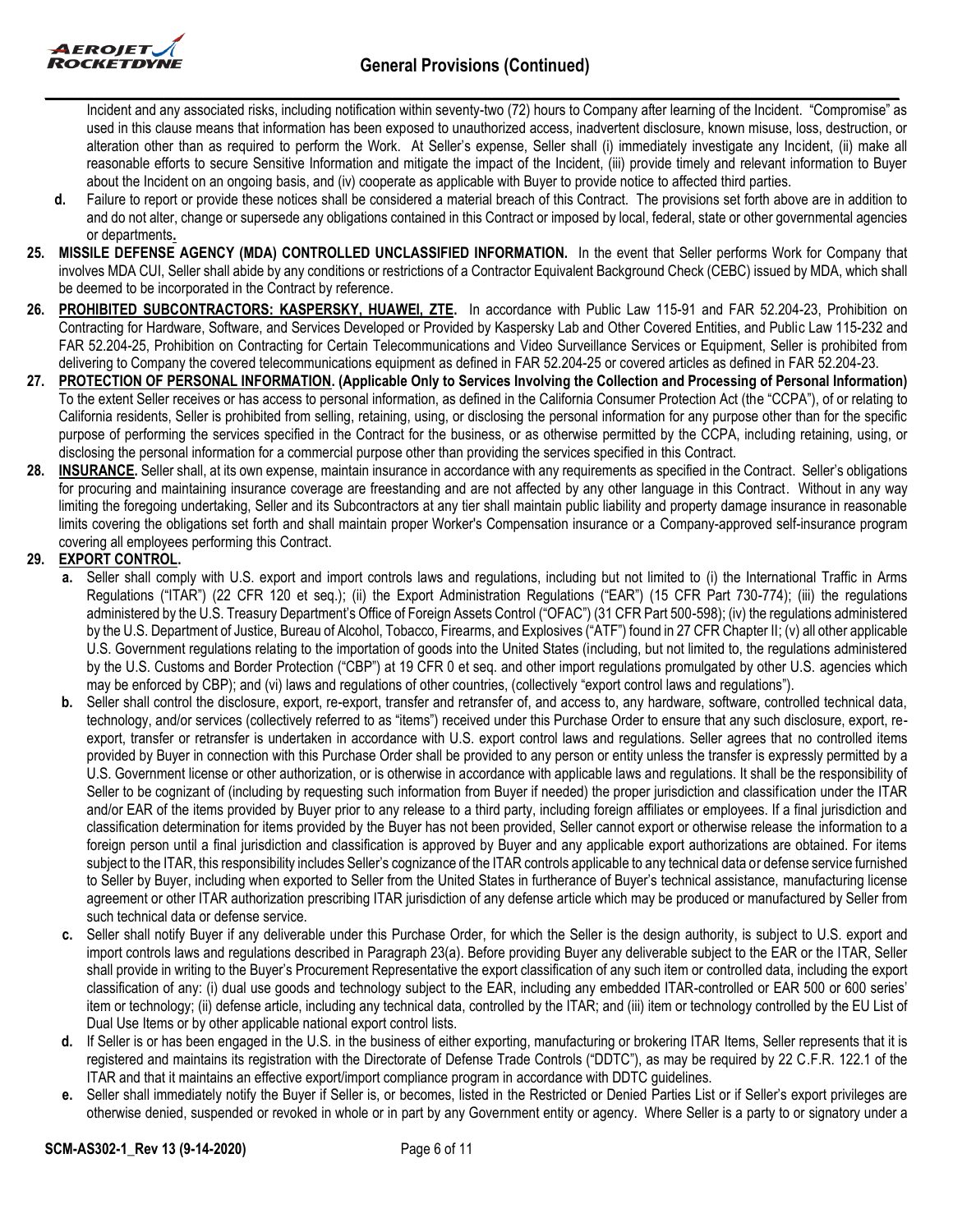

Company export license or export agreement (e.g., Technical Assistance Agreement, Manufacturing License Agreement), Seller shall provide prompt notification to the Buyer in the event of changed circumstances including, but not limited to, ineligibility, a violation or potential violation of any U.S. Export Control Law, or the initiation or existence of a U.S. Government investigation that could affect the Seller's performance under this Contract.

- **30. BUSINESS ETHICS AND COMPLIANCE.** Seller agrees to act consistently with the principles set forth in the Company's Supplier Code of Conduct (available at [www.rocket.com](http://www.rocket.com/) under SupplierNet). Seller agrees that it will not engage in, and shall take steps to reasonably ensure that anyone working on its behalf in connection with performance under this Contract does not engage in activity that would expose the Company to a risk of criminal, civil, or administrative penalties under any applicable laws and regulations, including but not limited to those pertaining to corruption, bribery, antitrust, and trafficking in human persons. Seller agrees that it shall not offer or make any improper payments of money or anything of value to government officials, political parties, candidates for public office, or other persons.
- **31. REPRESENTATIONS OF MATERIAL FACTS.** The award of this Contract was in reliance on the facts reflected in certifications and representations made by Seller prior to the award. Those same facts can determine whether the intended end use of Seller's Work is lawful. If, at any time during the performance of this Contract, Seller discovers that any information contained in these certifications and representations is erroneous or is no longer current, Seller must provide immediate written notice of the correction and current information to the Buyer. Seller and its subcontractors at all tiers are also required to notify their respective buyers, up to and including the Company Buyer if any of them at any tier becomes suspended, debarred or otherwise determined ineligible to participate in contracts. This obligation is a material term of this Contract and must be included in all subcontracts at all tiers. The corrected and current facts could lead the Company to divert Seller's Work from the intended use, terminate continued performance, or other business decision. A breach of this obligation is grounds for a default termination.

## **32. PROHIBITION OF GRATUITIES.**

- **a.** Seller warrants that its officers, directors, employees, agents and representatives have not offered or given, and will not offer or give, any gratuities in the form of entertainment, gifts, or otherwise, to any officer or employee of the Company or its Customer with a view toward (i) securing this or any other Contract issued by the Company, (ii) any favorable treatment with respect to the awarding or amending of this or any other Contract issued by the Company or (iii) the making of any determination with respect to Seller's rights or duties under this or any other Contract issued by the Company.
- **b.** Seller warrants that it has not made or solicited and will not make or solicit kickbacks as defined in FAR 52.203-7 or the Anti-Kickback Act (41 U.S.C. 51-58).
- **c.** For any breach of Seller's warranty under this Clause the Company shall have, in addition to any other rights provided by this Contract, the right to terminate all Contracts with Seller for default, and to recover from Seller the amount of any gratuity paid together with all damages (including the amount of any penalty or fine) that are incurred by the Company as a result of Seller's breach, plus all reasonable costs (including attorney fees) expended by the Company in seeking such recovery.

### **33. CONFLICT MINERALS COMPLIANCE.**

- **a.** Sellers that provide Goods shall provide Goods that are "DRC conflict-free" in accordance with the Dodd-Frank Wall Street Reform and Consumer Protection Act (the "Act"). The term "DRC conflict-free" means (i) that a product does not contain any tantalum, tin, tungsten or gold (3TGs) necessary to the functionality or production of that product that directly or indirectly finance or benefit armed groups in the Democratic Republic of the Congo (DRC) or an adjoining country; or (ii) such 3TGs were obtained from recycled or scrap sources.
- **b.** In accordance with Section 1502 of the Act, Seller shall (i) identify whether such Products contain 3TG; (ii) determine whether any such minerals originated in "covered countries", as defined in the Act; and (iii) perform appropriate due diligence on its supply chain in support of Buyer's obligations under the Act.
- **c.** Upon request by the Company, Seller will annually provide timely information about the presence and sourcing of 3TGs used in the products supplied to the Company. The Seller may use the current Conflict-Free Sourcing Initiative's Conflict Minerals Reporting Template (CMRT) which can be found online or complete an annual survey provided by Company or its third-party reporting entity.

### **34. RESPONSIBILITY FOR GOODS, TITLE AND RISK OF LOSS. (Applicable if the Work Includes the Delivery of Goods)**

- **a.** Title to Goods furnished under this Contract shall pass to the Company upon final acceptance by the Company, regardless of when or where the Company takes physical possession, unless the Contract specifically provides for earlier passage of title.
- **b.** Unless the Contract specifically provides otherwise, risk of loss of or damage to Goods shall remain with Seller, and shall not pass to the Company, until: (i) delivery of the Goods to a carrier, if transportation is Free on Board (F.O.B.) origin; or, (ii) delivery of the Goods to the Company at the destination specified in the Contract, if transportation is F.O.B. destination. The definition of F.O.B. in the prior sentence shall be governed by the Uniform Commercial Code in effect in domestic shipments from the U.S. but for shipments to Company from outside the US, the INCOTERMS as it may be amended, shall be used for shipping terms. The risk of loss of or damage to Goods that the Company has a right to reject remains with the Seller until final acceptance or until all non-conformances are cured.

## **35. PACKING AND SHIPPING. (Applicable if the Work Includes the Delivery of Goods)**

- **a.** Seller shall pack Goods in accordance with good commercial practice to prevent damage and deterioration, unless specific packaging requirements are identified in technical data requirements incorporated in the Contract. Seller shall advise the Buyer in advance of shipping if Seller believes that the specified packaging will not prevent damage or deterioration in shipping.
- **b.** Seller shall include a complete packing list with all shipments.
- **c.** Packing lists will specify data that will allow receipt to be processed in accordance with Buyer's PO/Contract, including at a minimum: (i) date of shipment; (ii) the PO/Contract number; (iii) PO/Contract line item number and schedule number if applicable; (iv) quantity shipped; (v) item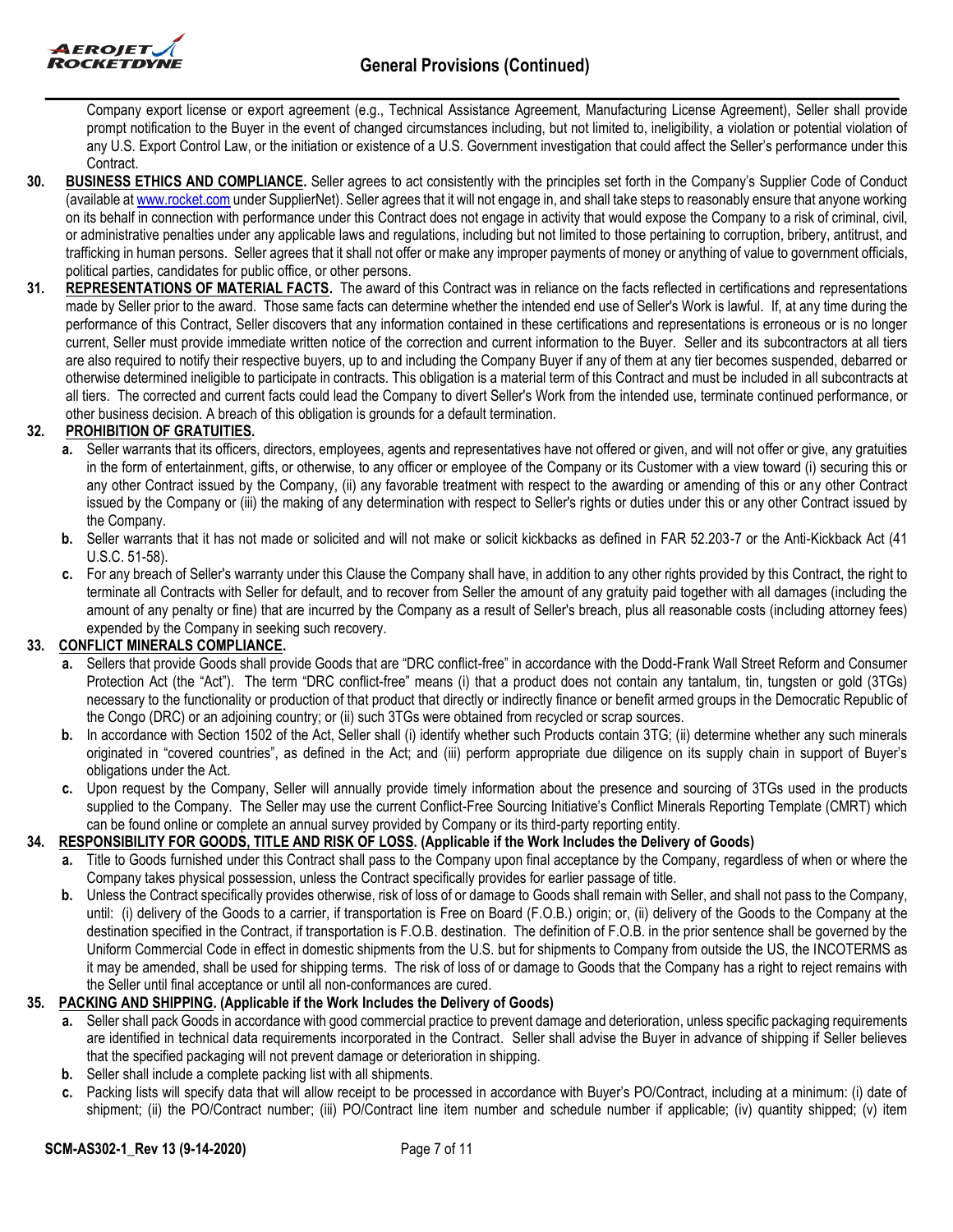

description/nomenclature; (vi) manufacturer lot number/serial numbers(s) if required; (vii) unit of measure; and (viii) the names and addresses of consignor and consignee. Seller shall mark containers and packages with necessary lifting, loading, and handling instructions, and ensure the Contract number is referenced on exterior container labels. Seller shall mark each container in relation to the number of containers in a shipment (e.g., 1 of 3, etc.). Additional data elements may be identified and included in other instruction in the Contract. Failure to adhere to this clause may delay receipt, result in rejection of delivered goods or delay payment of invoices.

## **36. HAZARDOUS MATERIALS. (Applicable if the Work Includes the Delivery of Goods)**

- **a.** Seller shall package, label, transport and ship hazardous materials or items containing hazardous materials in accordance with all applicable federal, state and local laws and regulations, including but not limited to Title 49 of the Code of Federal Regulations.
- **b.** Seller, prior to each hazardous material shipment, shall notify the Company Buyer of its nature and shipment data by such means of communication as will allow for proper preparation for acceptance of delivery by the carrier of the material and shall identify same on all shipping documents.
- **c.** Seller represents that each chemical substance constituting or contained in Work delivered to the Company is included on the current inventory of chemical substances published by the Administrator of the Environmental Protection Agency pursuant to the Toxic Substances Control Act, as amended.
- **d.** Seller will provide to the Company with each delivery any Safety Data Sheet applicable to the Work that conforms with, and contains the information required by, the Occupational Safety and Health Act of 1970 and implementing regulations, or a state approved counterpart, as it may be amended.

## **37. WARRANTY. (Applicable if the Work Includes the Delivery of Goods)**

- **a.** Seller warrants that all Goods furnished under the Contract shall conform to all specifications and requirements of the Contract and shall be free from defects in materials and workmanship. To the extent Goods are not manufactured pursuant to detailed designs and specifications furnished by the Company, Seller warrants that the Goods shall be free from design and specification defects.
- **b.** This warranty shall begin after final acceptance by the Company and shall extend for a period of (i) the manufacturer's warranty period or six (6) months, whichever is longer, if Seller is not the manufacturer and has not modified the Goods; or (ii) one (1) year or the manufacturer's warranty period, whichever is longer if Seller is the manufacturer of the Goods or has modified them. The Company shall give written notice of any warranted defect or nonconformance of Goods. The Company, at its option, may require Seller to promptly correct or replace warranted Goods at no expense to the Company. If correction or replacement by Seller is not timely, the Company may, at Seller's expense, return the Goods to Seller, correct or replace the Goods, or have a third party correct or replace the Goods. Seller shall comply with the Company's direction under this provision. If it is later determined that Seller did not breach this warranty, the parties shall equitably adjust the contract price.
- **c.** This warranty shall survive inspection, test, acceptance of and payment for Goods, and shall run to the Company and its successor, assigns, and customers. If the Contract expires, is completed or is terminated, Seller shall not be relieved of the continuing obligations of this warranty.

## **38. WARRANTY OF SERVICES. (Applicable if the Work Includes the Performance of Services Tasks or Labor Hour/Time and Material Services)**

- **a.** Seller shall assign personnel who are capable, skilled, qualified, and competent to perform in a manner that is satisfactory to the Company Notwithstanding inspection and acceptance by the Company, the Seller warrants that it will perform the Work under this Contract with the high degree of professional skill and sound practices and judgment normally exercised by recognized professional firms with respect to services of a similar nature or the degree Seller described in proposals or marketing materials, whichever is higher. If the Seller is required to correct or reperform nonconforming Work, Seller shall be subject to this Clause to the same extent as work initially performed.
- **b.** Seller warrants that it is and shall remain free of any obligation or restriction that would interfere or be inconsistent with or present a conflict of interest concerning the Work to be performed by Seller under this Contract.
- **c.** Seller warrants the services performed shall strictly conform to applicable specifications, drawings, samples, descriptions, and other requirements of this contract, and be free from defects in design, materials, and workmanship. This warranty shall begin upon final acceptance and extend for a period of one year or seller's standard warranty period whichever is greater. This warranty shall survive inspection, acceptance and payment, and shall run to the Company and its successor, assigns, and customers. If the Contract expires, is completed or terminated, Seller shall not be relieved of the continuing obligations of this warranty.

#### **39. SELLER'S RESPONSIBILITIES FOR ITS EMPLOYEES. (Applicable if the Work Includes the Performance of Services Tasks or Labor Hour/Time and Material Services)**

- **a.** Seller shall assign personnel who are capable, skilled, qualified, and competent to perform in a manner that is satisfactory to the Company. All performance by Seller under the Contract is at Seller's risk as to the methods, processes, procedures, and safe conduct of the work, except as otherwise specified.
- **b.** Seller is an independent contractor for all purposes. The employees used by Seller to perform Work under this Contract shall be Seller's employees exclusively without any relation whatsoever to the Company. Seller and its agents, representatives, and employees shall not be considered agents, representatives, or employees of the Company.
- **c.** Seller shall comply with all directives established by the Company or its customers for access to and activities on premises controlled by the Company or its customers. Seller shall ensure that its employees are adequately trained to comply with security, safety, and environmental requirements when performing services on Company or customer facilities.
- **d.** Unescorted access to all Company restricted areas at sites and facilities regulated by the Department of Homeland Security will require a Personnel Surety Background Check. Upon contract award and prior to performance of work in any restricted areas, Seller is required to submit background check applications to a third party vendor, identified by Company, for all Seller's employees requiring restricted area access for work performance. Failure to meet these requirements may result in contract termination. Seller is responsible for the cost of the background check service. The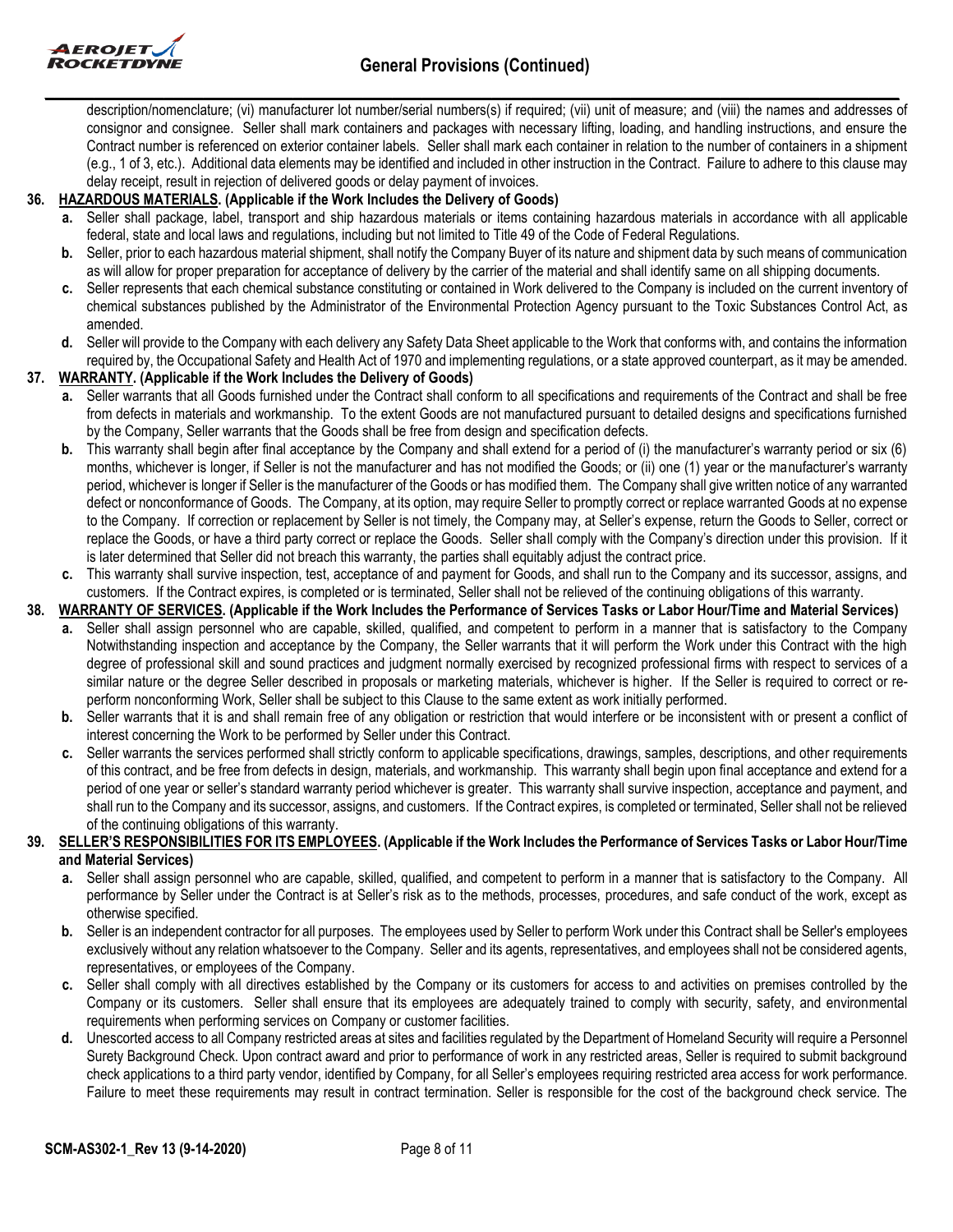

background check will include: a criminal history check, verification and validation of legal authority to work, and verification and validation of identity. Individual Seller applicants with unfavorable results may be denied access to Company sites and facilities.

- **e.** The Company may require Seller to remove from its or its customer's premises any employee, agent, or representative of Seller, or any of its subcontractors that the Company reasonably deems incompetent, careless, unsafe, or otherwise objectionable. Seller shall immediately remove such employee, agent, or representative from the Company or its customers' premises. Seller agrees to indemnify, defend, and hold harmless the Company, its subsidiaries, affiliates, parent, and their customers, successors, assigns, employees, officers, attorneys and agents from and against any and all losses, liabilities, damages, claims, demands, subrogations, suits, actions, proceedings, costs, and expenses, including attorneys' fees and costs of litigation related thereto or incident to establishing the right to indemnification, arising from the Company's reasonable exercise of its rights under this provision.
- **f.** Seller (i) shall indemnify and hold harmless the Company from all laborers', materialmen's, and mechanics' liens upon the property where services are performed, arising out of the services, labor and materials furnished by Seller or any of its subcontractors under this Contract, and (ii) shall keep said property free and clear of all liens, claims, and encumbrances arising from the performance of this Contract by Seller or its subcontractors.

### **40. ADDENDUM TO CLAUSE 18, PAYMENT. (Applicable to Labor Hour, and Time and Materials Contracts)**

- **a.** Hourly Rate:
	- (i) The amounts payable are computed by multiplying the appropriate hourly rate, or rates, set forth in the Contract, by the number of direct labor hours performed, which rates shall include wages, overhead, general and administrative expenses and profit. Fractional parts of an hour shall be payable on a prorated basis. Invoices may be submitted once each month (or at more frequent intervals if approved by the Buyer) to the Buyer or Buyer's designee. The Seller will substantiate invoices by evidence of actual payment, individual daily job timecards, or such other substantiation approved by the Buyer. Promptly after receipt of each substantiated invoice, the Buyer shall, except as otherwise provided in this Contract, and subject to the provisions of subparagraph e. below, make payment thereon as approved by the Buyer.
	- Unless otherwise specified, the hourly rate or rates set forth in the Contract shall not be varied by virtue of the Seller having performed work on an overtime basis. If no overtime rates are provided in the Contract and the Buyer does not approve overtime work in advance, overtime is not authorized.
- **b.** Materials and Subcontracts:
	- (i) The Buyer shall determine allowable costs of direct materials in accordance with Part 31 of the Federal Acquisition Regulations in effect on the date of this Contract. Reasonable and allocable material handling costs may be included in the charge for material, but only to the extent they are excluded from the hourly rate. (Material handling costs are comprised of indirect costs, including, when appropriate, General and Administrative expense, allocated to direct materials in accordance with the Seller's usual accounting practices). The Seller shall support all material costs claimed by submitting paid invoices, storeroom requisitions, or by other substantiation acceptable to the Buyer.
	- (ii) The cost of subcontracts that are authorized by the Buyer shall be reimbursable costs hereunder. Reimbursable cost in connection with subcontracts shall be limited to the amounts actually required to be paid by the Seller to the subcontractor and shall not include any costs arising from the letting, administration or supervision of performance of the subcontract, which costs are included in the hourly rate or rates payable under subparagraph a.(i) above.
- **c.** It is estimated that the total cost to the Buyer for the performance of this Contract will not exceed the ceiling price set forth on the face of the Contract, and the Seller agrees to use best efforts to perform the work specified in the Contract and all obligations under this Contract within such ceiling price. If at any time the Seller has reason to believe that the hourly rate payments and material costs which will accrue in the performance of this Contract in the next succeeding thirty (30) days, when added to all other payments and costs previously accrued, will exceed eighty-five percent (85%) of the ceiling price then set forth in the Contract, the Seller shall notify the Buyer to that effect giving his revised estimate of the total price to the Buyer for the performance of this Contract, together with supporting reasons and documentation.
- **d.** The Company shall not be obligated to pay the Seller any amount in excess of the ceiling price set forth in the Contract, and the Seller shall not be obligated to continue performance if to do so would exceed the ceiling price set forth in the Contract, unless and until the Buyer shall have notified the Seller in writing that such ceiling price has been increased and shall have specified in such notice a revised ceiling which shall thereupon constitute the ceiling price for performance under this Contract. When and to the extent that the ceiling price set forth in the Contract has been increased, any hours expended and material costs incurred by the Seller in excess of the ceiling price prior to the increase shall be allowable to the same extent as if such hours expended and material costs had been incurred after such increase in the ceiling price.
- **e.** Travel and travel-related expenses ("travel expenses") shall not be paid, except for travel specifically identified in the Contract. Time spent in travel status is not compensated as time worked unless separately negotiated and specified in the Contract. If the Contract authorizes travel, the Company will reimburse Seller for the actual and reasonable travel expenses incurred by Seller as necessary to support the Company's business objectives stated in the Contract, except that for meals and incidental expenses, the Company shall only reimburse based on government per diem rate for the location in which the traveler is staying. Itemized receipts submitted with Seller's invoice must evidence such expenses, or an acceptable explanation is presented for any expense without a receipt. The Company may require Seller to use the Company's Expense Report form. In no event shall the Company reimburse Seller or Seller's employees for the cost of alcoholic beverages, fees for in-hotel movies, personal internet access or other such charges. Airline travel must be economy class unless business class is permitted in accordance with the Company's travel directives; first class air travel is not authorized unless required for reasonable accommodation of an established disability and approved by the Buyer in advance. The Company's travel directives (FIN-D-7.04.16.02, Employee Expense Reporting and Reimbursement, and FIN-D-7.04.16.01, Travel and Expense Report) form are available upon request to the Buyer. The Company reserves the right to make unilateral adjustments to Seller's invoice to reduce it by any unreasonable or unallowable amounts or to correct calculation errors.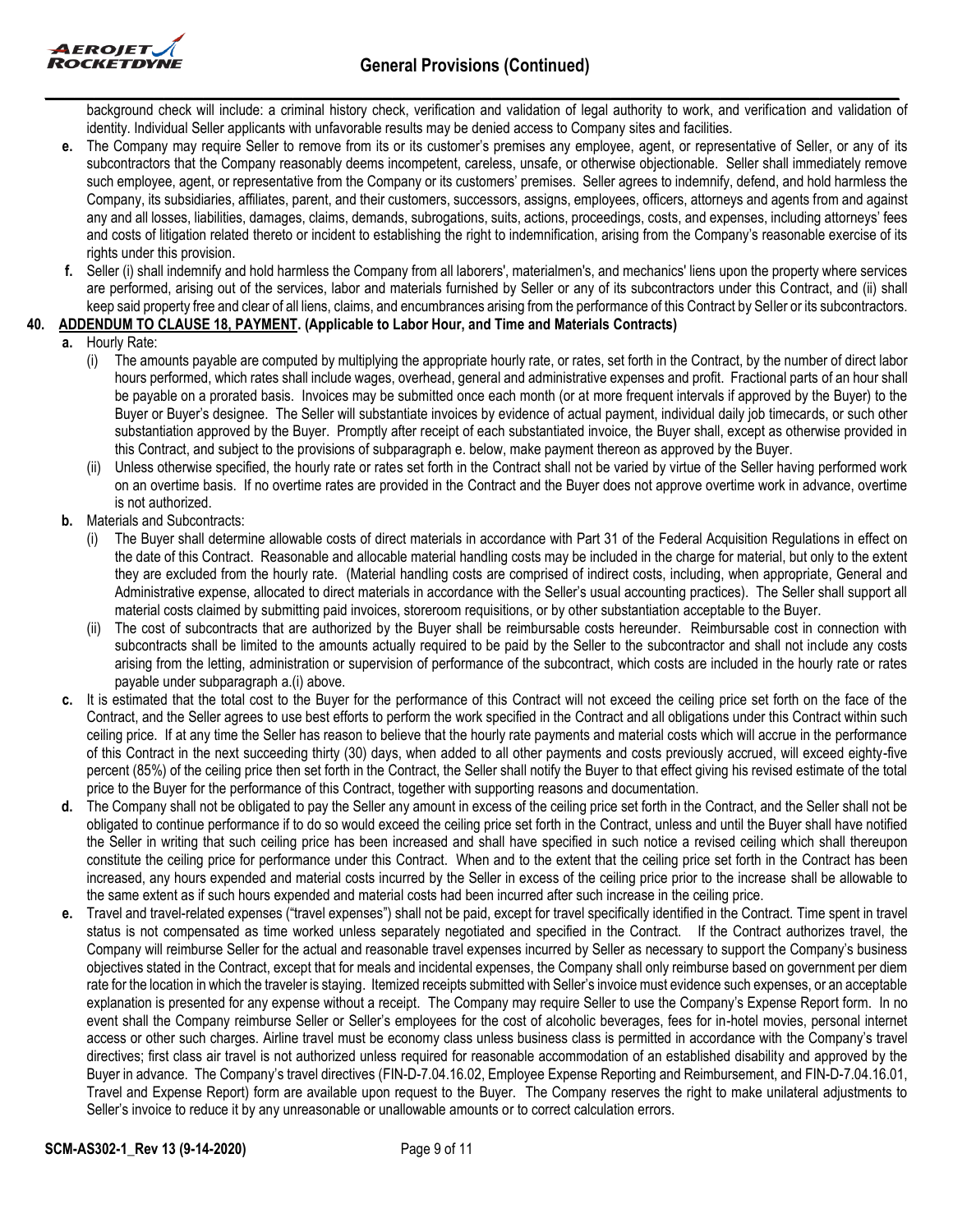

## **41. AUDITS AND RECORDS.**

- **a.** Upon written request, the Company is entitled to conduct a timely audit of Seller. The audit shall be for the purpose of determining compliance with this Contract, or in response to actions of the U.S. Government or the Company's Customers. The audit may include document review, on-site visits, and employee and subcontractor interviews, and may encompass review of direct and indirect ("corporate") functions. Information and material obtained from the audit will only be used in furtherance of this Contract, but shall be provided to Government personnel without limitation. Without limitation on the scope or frequency of audits, the Company will make reasonable efforts to minimize disruption and cost to Seller. Seller shall include a substantially identical audit provision in all subcontracts in support of this Contract. In the event any such audit shall disclose an overpayment to Seller, Seller shall pay Buyer, within 30 calendar days after receipt of notice from Buyer, the amount of such overpayment together with interest and Seller shall reimburse Buyer for the cost of such audit. The Buyer may agree in writing to extend the time for payment.
- **b.** Seller will maintain detailed records reflecting Seller's compliance with this Contract for at least 5 years from the date of last delivery or as otherwise specified in this Contract. Upon written request, Seller will provide, and will cause each of its sub-tier sellers to provide, access for Company's auditors, including contracted third parties identified by Buyer, regulatory authorities, Company's customers and the Government, to have access at all reasonable times to facilities, books and other pertinent records and any other information as requested by Company.
- **c.** Records of all manufacture, testing and inspection by Seller of the materials or goods shall be kept complete, separate and available to Buyer and its Customer during the performance of this Contract and for such longer periods as may be specified in this Contract, but not less than ten years after the last delivery of the materials, goods or services to Buyer.
- **d.** Company reserves the right to provide Seller's cost or pricing data to its customers including the Government in support of proposals, contracts and audits.

# **42. GOVERNING LAW.**

- **a.** Seller warrants that it is familiar with all federal, state and local laws, regulations and other governmental directives that may relate to this Contract and performance under it, and that Seller has complied, and will comply, with such laws, regulations and directives in every respect that may be relevant to this Contract. Seller agrees to indemnify and hold the Company harmless to the full extent of any loss, damage or expense (including reasonable attorneys' fees) which the Company may incur as a result of Seller's violation of any applicable laws.
- **b.** This Order and the Contract created by its acceptance, will be governed by the provisions of the Uniform Commercial Code (UCC), Article 2, in effect in the state of California on the date of this Contract, except to the extent that the provisions of the UCC are modified or supplemented by the terms set forth elsewhere in this Contract, and will be construed in accordance with the laws of the state of California, exclusive of any conflict of law provisions. Any provision of this Contract that is (i) incorporated in full text or by reference from the FAR, or (ii) incorporated in full text or by reference from any agency regulation that implements or supplements the FAR, or (iii) that is substantially based on any such agency regulation or FAR provision, shall be construed and interpreted according to the federal common law of government contracts as enunciated and applied by federal judicial bodies, Boards of Contract Appeals and quasi-judicial agencies of the federal Government. The United Nations Convention on Contracts for the International Sale of Goods shall not apply to this Contract.
- **c.** Except for permits and/or licenses required by statute or regulation to be obtained by the Company, Seller agrees to obtain and maintain, at its own expense, all permits, licenses and other forms of documentation required by Seller in order to comply with all existing laws, ordinances, and regulations of the United States and of any state, county, township, or municipal subdivision thereof, or other governmental agency, which may be applicable to Seller's performance of the Work. The Company reserves the right to review and approve all applications, permits, and licenses prior to the commencement of any work hereunder.
- **43. RIGHTS AND REMEDIES.** The rights and remedies of the Company in the Contract are cumulative and in addition to any other rights and remedies that the Company may have at law or in equity. **IN NO EVENT SHALL THE COMPANY BE LIABLE FOR SPECIAL, INCIDENTAL OR CONSEQUENTIAL DAMAGES (INCLUDING WITHOUT LIMITATION LOST PROFITS).**
- **44. PUBLICITY.** Seller shall not release any publicity, advertisement, news release, or denial or confirmation of information regarding the Contract or the Work without the prior written approval of the Company's Communications department, which approval shall not be unreasonably withheld.
- **45. HEADINGS.** Descriptive headings used in this Contract are for convenience of reference only and shall not be considered in its construction.
- **46. PRECEDENCE.** Any inconsistencies in any parts of the Contract shall be resolved by giving precedence in the following descending order: (i) the Contract; (ii) the Company's General Provisions as they may be modified or replaced by any specially negotiated terms and conditions; (iii) Supplemental Terms and Conditions incorporated herein; (iv) Statement of Work; (v) specifications and drawings; (vi) any Quality Notes; and (vii) other referenced documents. All requirements contained in these documents are cumulative if not contradictory.
- **47. NONWAIVER AND SEVERABILITY.** The failure of a party to enforce any provision of the Contract shall not constitute a waiver of the provision or prejudice that party's right to enforce that or another provision later. If any provision of the Contract is or becomes void or unenforceable by law, the remaining provisions shall remain valid and enforceable.
- **48. CALCULATING TIME.** Except as otherwise expressly stated, all "days" referred to in this Contract shall be calendar days. If the last day of any period falls on a weekend day, federal holiday or other day that the Company is closed, the period shall expire the next working day after such day. To determine Company work schedules, consult the [www.rocket.com](http://www.rocket.com/) website under shipping information.
- **49. INTEGRATED AGREEMENT.** The Contract constitutes the entire agreement of the parties and supersedes all prior offers, negotiations, agreements, understandings, and arrangements between the parties related to the subject matter of the Contract. The Parties agree that this Contract has been drafted by both.
- **50. ASSIGNMENT.** Seller may not assign any of its rights or interest in the Contract or delegate any of its duties or obligations under the Contract without the prior written consent of the Buyer, except as provided in the Contract. Seller may assign its right to money due, or to become due, provided the